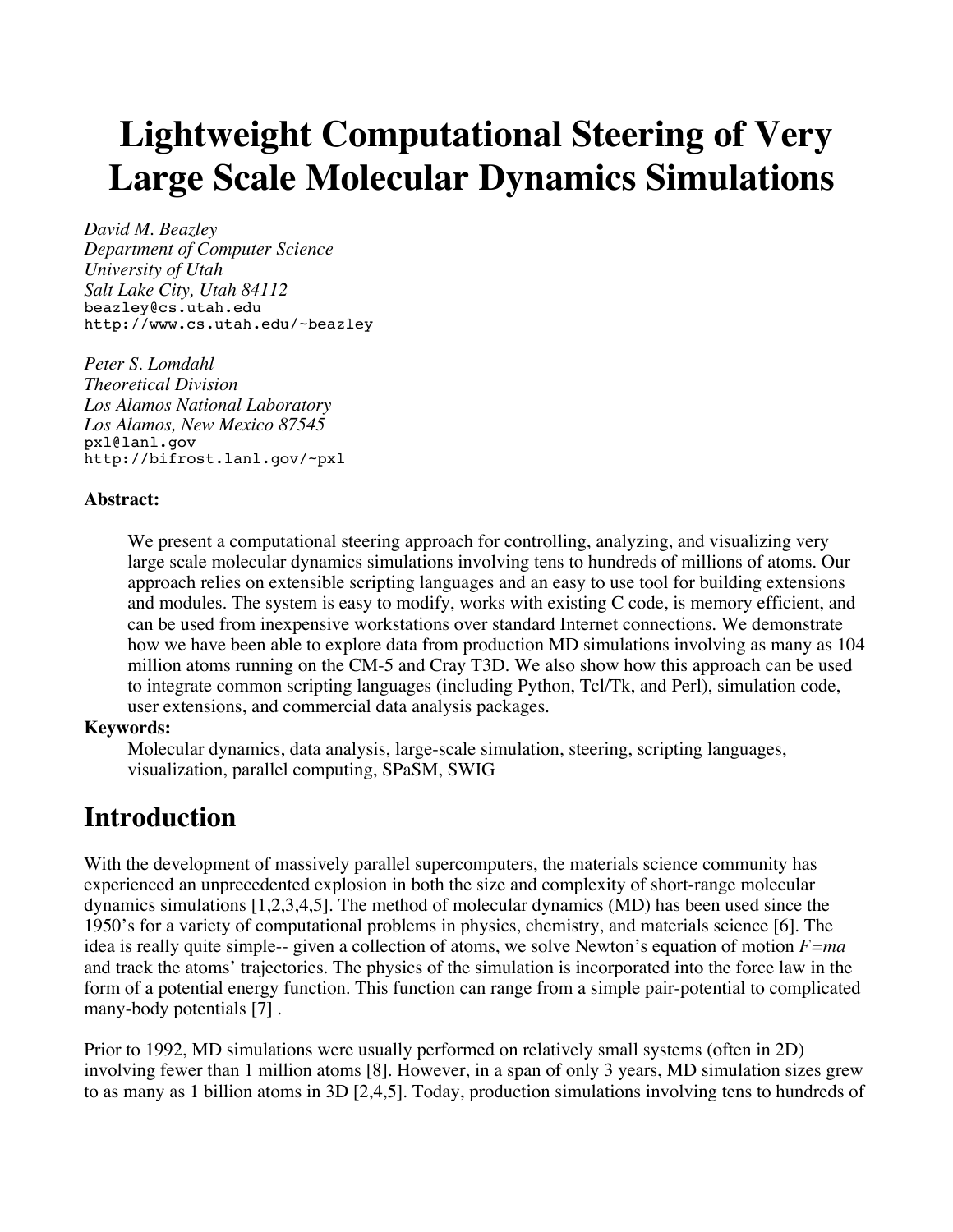millions of atoms are possible, but analyzing the resulting data has proven to be extraordinarily difficult. As a result, most MD simulations remain small even though many researchers agree that large-scale simulations are useful for studying certain types of material properties.

In this paper, we describe our efforts in addressing the practical problems of working with very large molecular dynamics simulations. We have taken a computational steering approach in which simulation, data analysis, and visualization are combined into a single package [9,10,11,12]. However, we have adopted an approach that is extremely lightweight--that is, it is memory efficient, simple to use, portable, easily extensible, and not dependent on expensive special purpose hardware. (ie. graphics workstations or high-speed networking).

# **The SPaSM Code**

Since 1992, we have been developing a code, SPaSM (Scalable Parallel Short-range Molecular Dynamics), for performing short-range molecular dynamics simulations on massively parallel supercomputing systems at Los Alamos National Laboratory [1]. Our primary goal has been to study 3D fracture, dislocations, ductile-brittle transition, and other material properties. The code was originally developed for the Connection Machine 5 and is written entirely in ANSI C with message passing. In 1992, the SPaSM code was able to simulate more than 100 million (10^8) particles in both 2D and 3D [1]. In 1993, optimization work resulted in SPaSM receiving part of the 1993 IEEE Gordon Bell Prize [2]. Since then, the SPaSM code has been ported to a variety of other parallel machines. A memory optimization also allowed us to double our simulation sizes up to as many as 300 million atoms in double precision (on a 1024 node CM-5 with 32 Gbytes of memory). Currently, SPaSM is implemented on top of a collection of wrapper functions for both message-passing and parallel I/O [13]. This allows the code to run on a variety of machines including the CM-5, Cray T3D, Fujitsu VPP-550, SGI Power Challenge, Sun multiprocessor servers, and single processor workstations.

While the performance of the SPaSM code has been discussed extensively elsewhere, Table 1 shows some recent performance results of the SPaSM code on several different machines [1,2,13]. The table is provided primarily to illustrate the simulation sizes that are possible as well as the computational requirements for such simulations.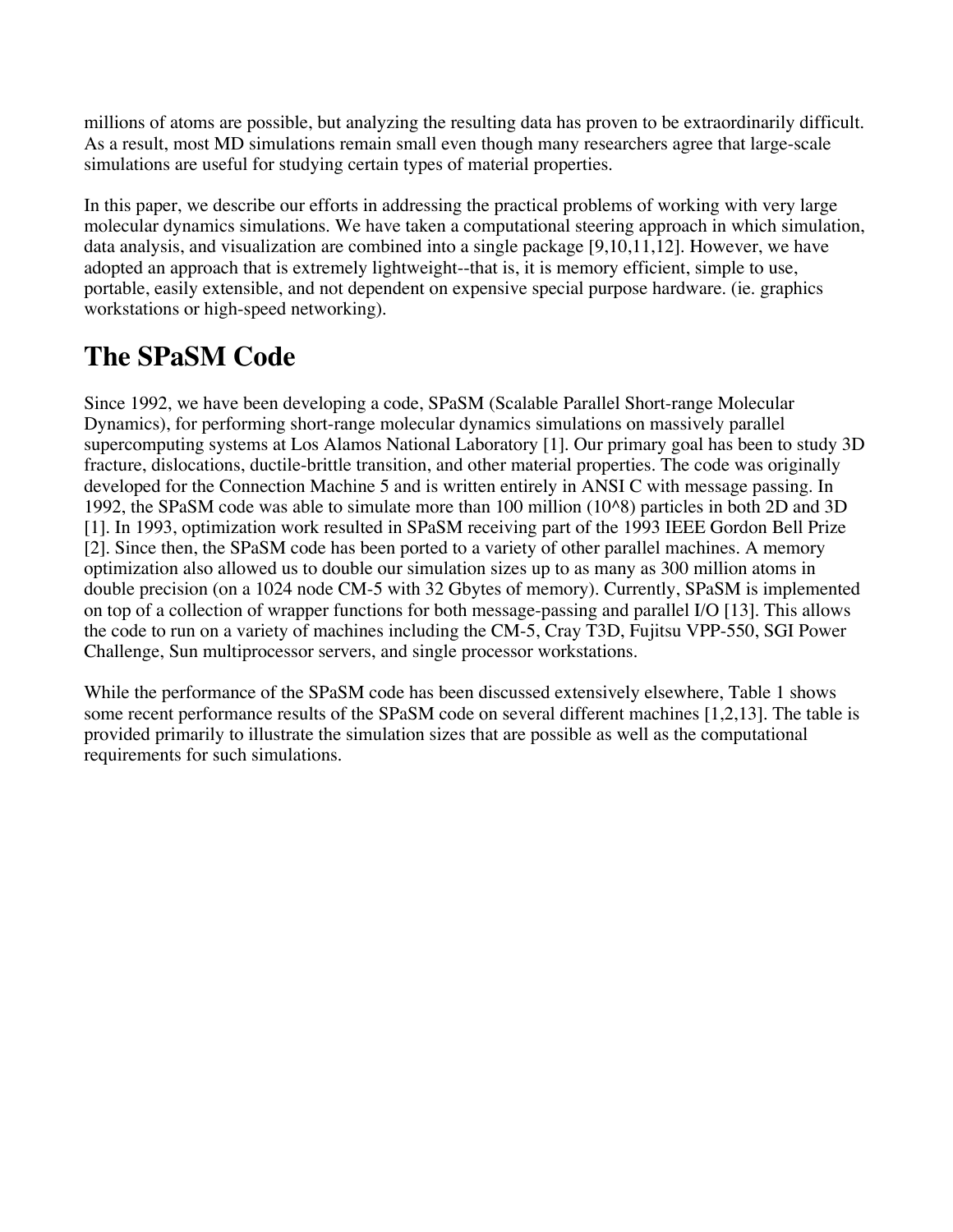| Number atoms | $CM-5$<br>$(1024$ nodes) | T <sub>3</sub> D<br>$(128$ nodes) | Power Challenge<br>$(8$ nodes) |
|--------------|--------------------------|-----------------------------------|--------------------------------|
| 1,000,000    | 0.39                     | 0.728                             | 8.68                           |
| 5,000,000    | 1.60                     | 3.86                              | 40.43                          |
| 10,000,000   | 2.98                     | 6.93                              | 80.96                          |
| 32,000,000   |                          |                                   | 275.60                         |
| 50,000,000   | 14.20                    | 33.09                             |                                |
| 75,000,000   |                          | 46.95                             |                                |
| 150,000,000  | 41.26                    |                                   |                                |
| 300,800,000  | 90.59                    |                                   |                                |
| 600,000,000  | 241.73 (SP)              |                                   |                                |

**Table 1 : Time for a single MD timestep (in seconds). Atoms interact according to a Lennard-Jones potential and have been arranged in an an FCC lattice with a reduced temperature of 0.72 and density of 0.8442 [4]. The cutoff is 2.5 sigma. All runs performed in double precision except for (SP).** 

### **The Data Glut (and previous work)**

One of our original goals was to perform large 3D molecular dynamics simulations of materials. Figure 1 shows snapshots from two such simulations.



**Figure 1 : Fracture experiments with 38 million particles (left) and 104 million particles (right).** 

The images are somewhat misleading. Performing such simulations in practice has proven to be very difficult due to the enormous amount of data that must be analyzed. For example, a single snapshot file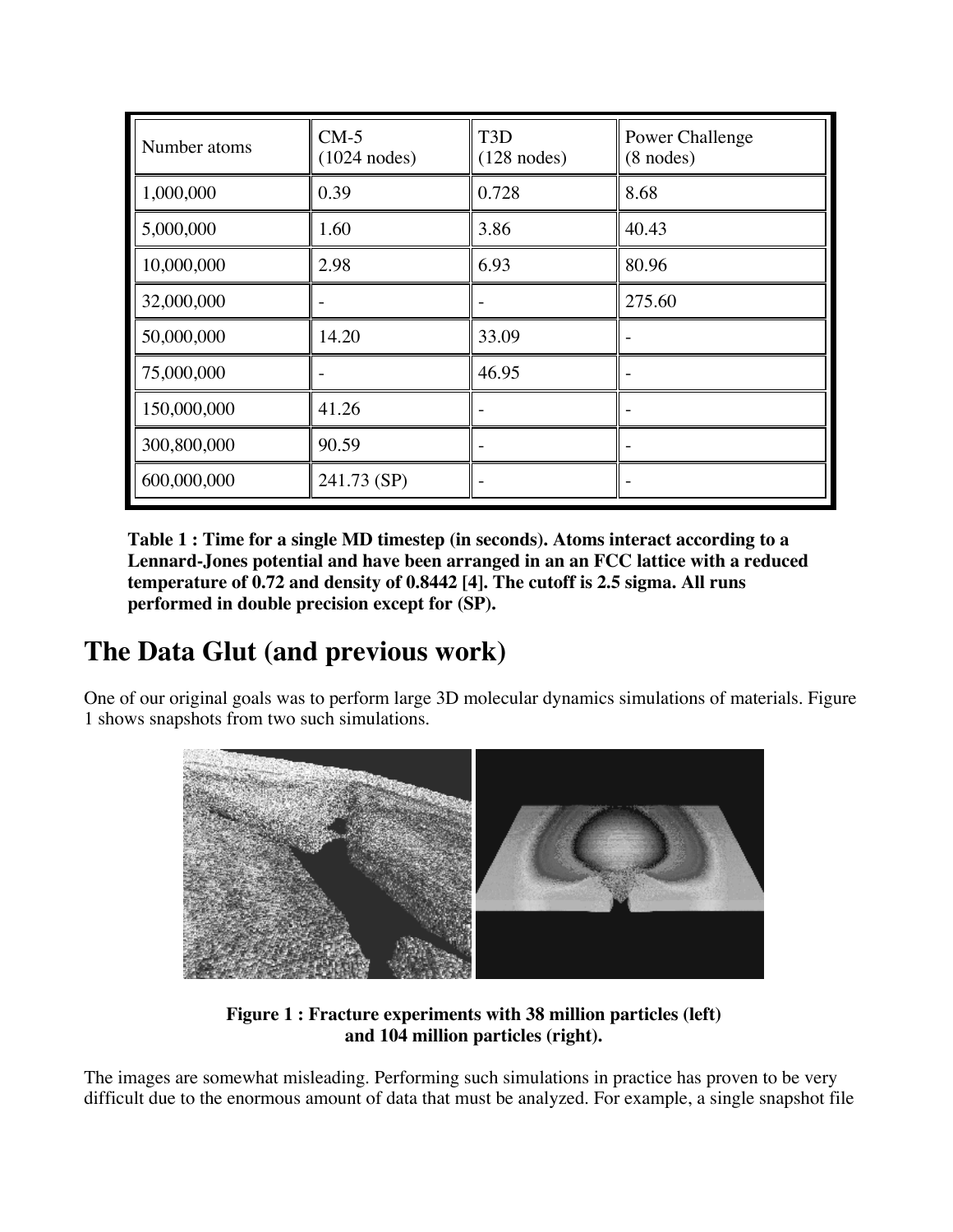from the 38 million atom simulation in Figure 1 was larger than the total system memory available on the largest SGI Onyx workstation at LANL available at the time (in fact, the single image shown required more than 3.5 hours of rendering time). The 104 million particle simulation generated a collection of 40 1.6 Gbyte datafiles (containing only particle positions and kinetic energies stored in single precision). None of SPaSM's users have workstations capable of handing such datasets. In fact, most users don't even have enough local disk space to bring one of these datasets to their local machine. Even if this were possible, users at remote sites would be out of luck--shipping 64 Gbytes of data across the Internet would almost certainly be a nightmare. Unfortunately, the idea of simply offloading data from a supercomputer onto a high-end graphics workstation still seems to run rampant within the supercomputing community. However, in practice this only really works for relatively small simulations involving no more than a few million datapoints. Of course, this really should not come as a surprise, why would any reasonable person expect a workstation to be able to efficiently handle the analysis of data from a very large simulation performed on a 512 processor Connection Machine or T3D?

The large dataset problem has not gone unnoticed by the supercomputing community and some have come to call it the "Data Glut" problem [14]. To visualize some of our very large simulations, we have sometimes used a parallel rendering tool [15]. This is how the 104 million atom picture in Figure 1 was generated (on a 128 processor Cray T3D). Unfortunately, this approach has also proven to be ineffective. Few users know how to run the rendering code, and the system requires several minutes to make a single picture (making the system difficult to use for data exploration). More problematic is the fact that the tool was extremely limited in its data analysis capabilities--a tool which only makes millions of rendered spheres can hardly be called a data analysis package! We really needed a system that could perform visualization coupled with data analysis and feature extraction. We also needed a system that was easy to use and which could be used from our existing workstations.

Unfortunately, it seems that many solutions to the large-dataset problem have become more impractical in recent years. Some have even predicted the "end to batch-processing." [11] The truth of the matter is that large-scale computing is still difficult, still takes hundreds of hours of computing time on the fastest machines available, and still generates an overwhelming amount of data. Some seem to believe that the data-glut problem can be magically eliminated with very expensive special purpose hardware [10,11,12,16]. While this may be possible, our experience in the I-WAY at Supercomputing'95 was a complete disaster (unless you consider showing a pre-rendered MPEG movie of a MD simulation to a half dozen people a success) [17]. Even if the real demo had worked, most scientists we know do not have the resources to go buy a CAVE, a personal Power-Challenge Array, a wall-sized display, and a dedicated OC3 connection to their favorite supercomputing center just to look at their data [17]. Thus, while these efforts may be conceptually interesting, we feel they are of little practical value to scientists who are remotely accessing supercomputing facilities from an ordinary UNIX workstation.

# **Computational Steering**

In reality, we feel that most of our data analysis problems are not the result of having large datasets, a lack of tools, or lack of high performance machines, but the entire methodology of the process. By decoupling the simulation and the analysis, we are left with the problem of figuring out how to move data around between tools and machines. Often times, this data is incomplete--and data analysis tools are unable to extract physically interesting quantities. It is also frustrating to run a large simulation only to find out during post-processing that it was flawed.

To address these problems, we have adopted the approach of "computational steering" which aims to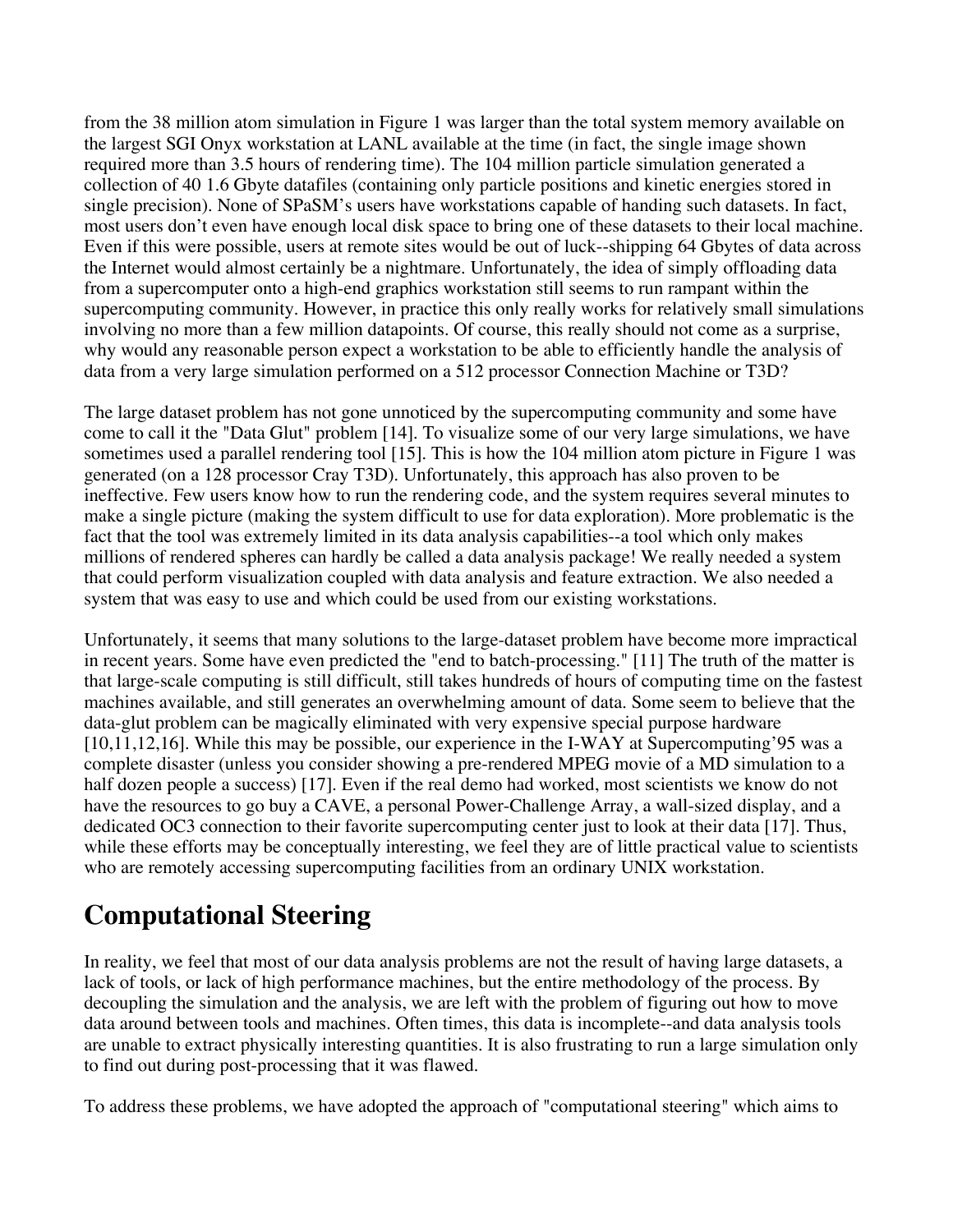combine simulation, data analysis, and visualization into a single package. We feel that this combination is important because trying to understand very-large MD simulations is more than just a simulation problem, an analysis problem, a visualization problem, or a user-interface problem. It is a combination of all of these things---and the best solution will be achieved when these elements have been combined in a balanced manner.

In order to build an effective system for large simulations, we feel that it must support the following features.

- Interactivity. The user must be able to interact with the data and extract useful information.
- Scripting. The system must be able to support simulations that run for hundreds of hours without user intervention (just because you have steering doesn't mean you don't want to run batch jobs).
- Memory efficiency. Large-scale MD is still the primary goal, not user interfaces or graphics.
- Network efficiency. The system must be usable over standard Internet connections.
- Extensibility. The user must be able to extend the code with new features and new functionality.
- Compatibility. The steering system should be able to work with existing code.
- Portability. The system must work on all parallel machines and workstations.
- Performance. It is critical that the system be able to process massive amounts of data quickly. It must also be usable from any UNIX workstation.
- Ease of use. Keep it simple and the scientists will use it.

Previous efforts in computational steering seem to have focused primarily on interactivity and user interfaces while ignoring many of the issues important for large-scale simulation [9,10,11,15]. As a result, we end up with scientific computing "environments" that are unnecessarily complicated and which continue to rely on high-end graphics workstations and high-bandwidth networks--a solution that is simply not that attractive at this time due to both the high cost and limited performance on large-scale problems.

Our approach incorporates all of the features listed above, but with an emphasis on working with very large-simulations and simplicity at all levels. We're not interested in building a large monolithic steering system---in fact, we feel that the best steering "system" is one that you barely notice that you're using! Thus, we will primarily focus on issues related to memory efficiency, long running jobs, extensibility, and building steerable applications from existing code. We do not see our approach as a replacement for other efforts in computational steering. Rather, we see it as an "alternative world view" in which we have tried to build a balanced system that is well-suited for large-scale production simulation and basic scientific research. While most of our efforts have focused on MD, we feel that our approach is applicable to many other large-scale computing situations.

# **Lightweight Steering with Scripting Languages**

Rather than relying on a sophisticated graphical user interface, we have taken a command-driven approach that has been used successfully in commercial packages such as MATLAB, IDL, or Mathematica. While this may not be "flashy", it is remarkably simple and expressive. A user can interactively issue commands to generate plots, run the simulation, or look for interesting features. It is also possible to write scripts for controlling long-running jobs or to write some functionality as procedures in the command language itself. To add this functionality to the SPaSM code, we can use extensible scripting languages such as Tcl/Tk and Python [18,19]. As a result, the overall code organization is as shown in Figure 2.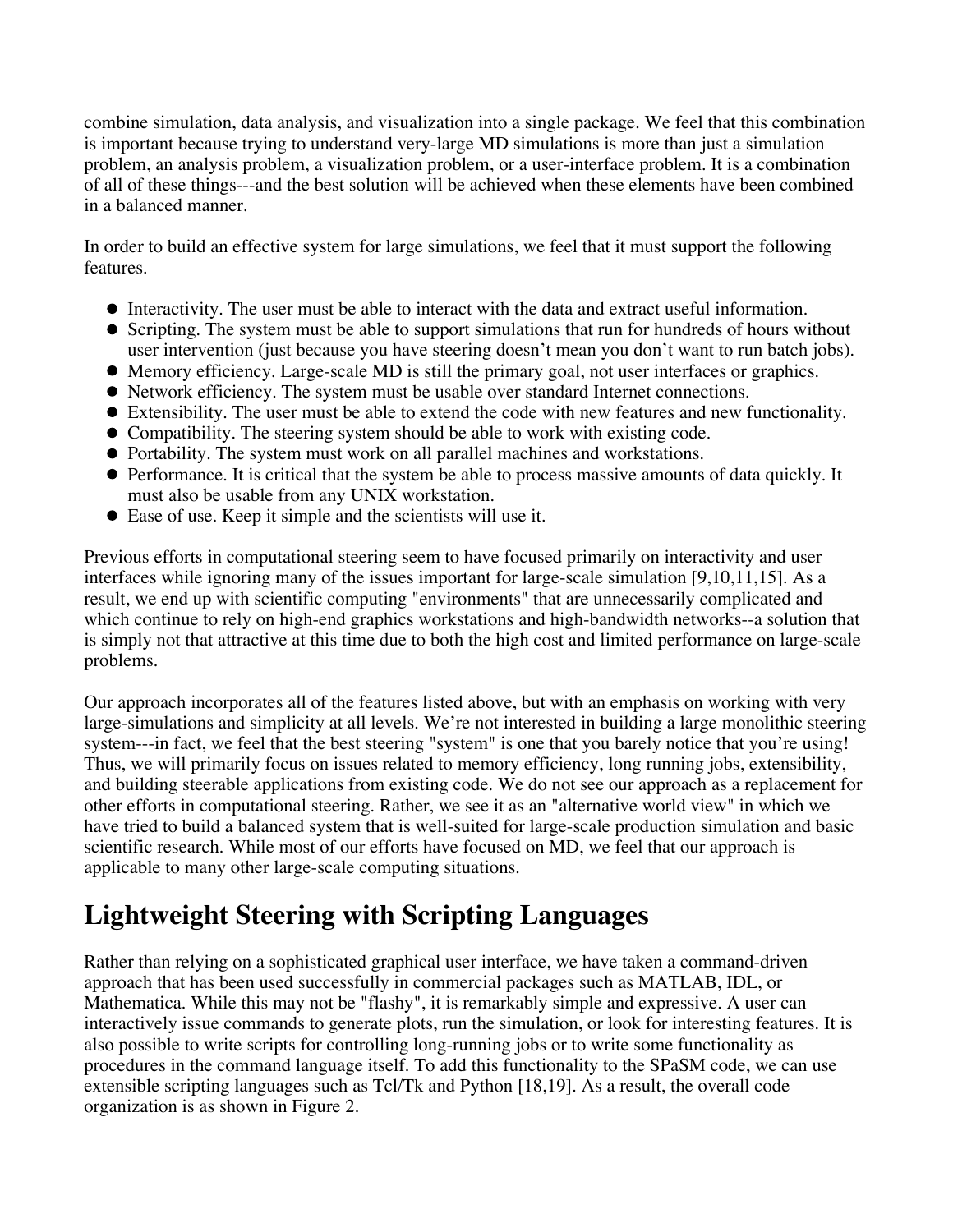

**Figure 2 : SPaSM Organization** 

In the new system, the control language is used to glue together different modules for simulation, data analysis and visualization while the entire system is built on top of a message passing, parallel I/O and networking layer that hides hardware dependent implementation details.

On parallel machines, we originally developed our own scripting language based on a simple YACC parser [20]. This language allows the user to access C functions and variables, but also allows loops, conditionals, user-defined functions, and variables to be created on the fly. In reality, the scripting language is not unlike Tcl/Tk, except that we have written the system to work with parallel I/O and have cleaned up the syntax. Internally, the scripting language uses a SPMD style of programming. Each node executes the same sequences of commands, but on different sets of data. The nodes are only loosely synchronized and may participate in message passing operations. While our scripting language was primarily designed to run nicely with message-passing, it turns out that SPaSM can be compiled to use Tcl, Python, or Perl as well (see the next section).

We would like to emphasize the efficiency and simplicity of this approach. Adding a scripting language requires very little memory since parser really only needs a small stack for the LALR(1) parsing method used by YACC [20]. As a result, there is little impact on memory usage. Scripting languages are also easily portable and don't require much network bandwidth to operate. Finally, by having a carefully chosen set of commands and defaults, it is easy to perform complex analysis and visualization without making things too complicated.

### **Automated Language-Independent Interface Generation**

While our command driven approach to steering is conceptually simple, in order to be useful, it is critical that a user be able to add new commands and features. In this case, one must extend the command-language interface with new C functions and variables. The standard technique for doing this is to write special "wrapper" functions that provide the glue code between the command-language and underlying C functions. Unfortunately, writing these wrapper functions is usually quite technical, tedious, poorly documented, and error-prone. Most users do not want to spend time figuring out how to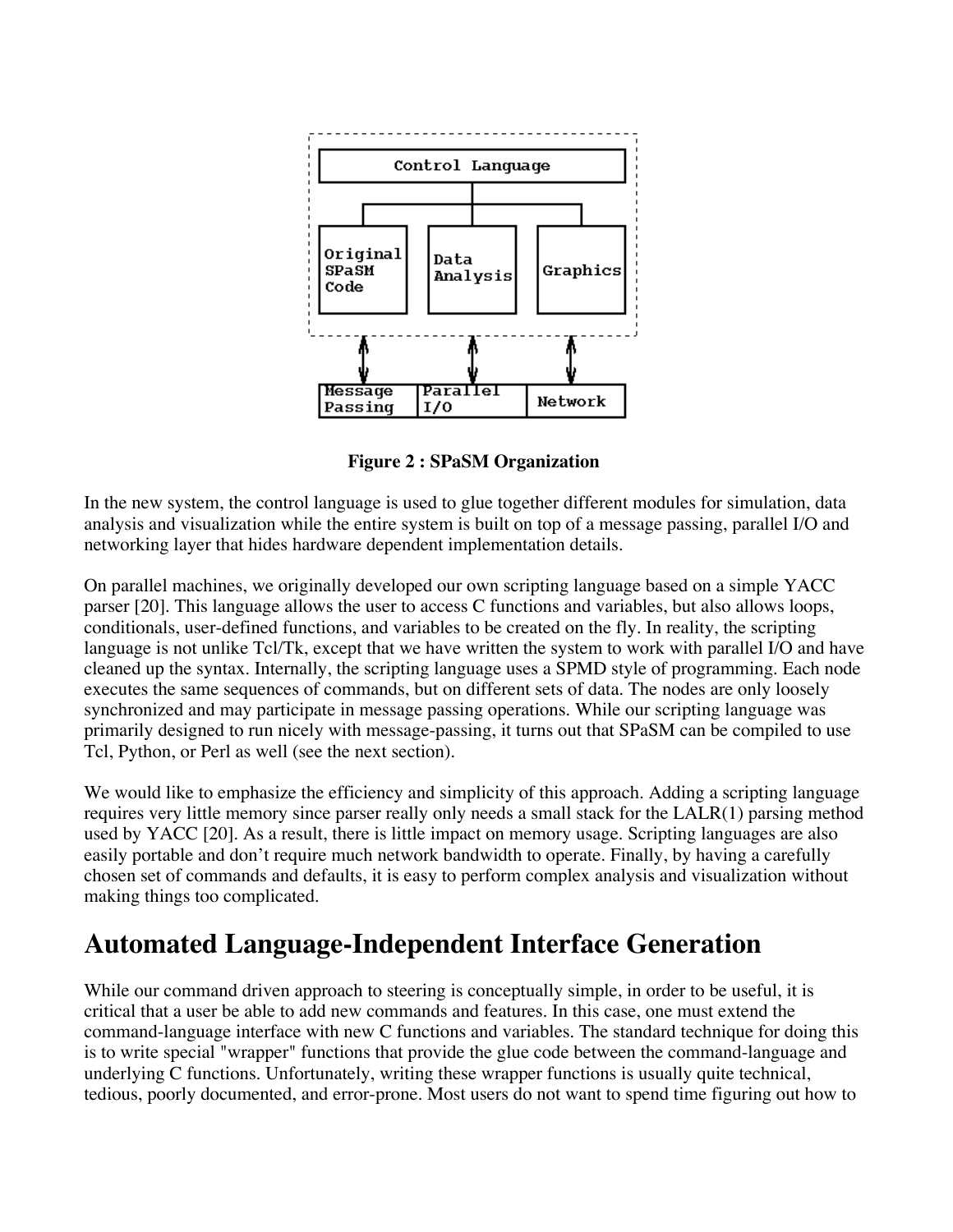extend the user-interface with new functions. Therefore, we have built an automated interface generator called SWIG (Simplified Wrapper and Interface Generator)<sup>1</sup> that can be used to build the entire user interface from ANSI C function and variable declarations [21]. Using SWIG, a typical user-interface specification looks like the following :

```
%module user
%{
#include "SPaSM.h"
%}
extern void ic crack(int lx, int ly, int lz, int lc,
                         double gapx, double gapy, double gapz,
                         double alpha, double cutoff);
/* Boundary conditions */
extern void set boundary periodic();
extern void set boundary free();
extern void set boundary expand();
extern void apply strain(double ex, double ey, double ez);
extern void set initial strain(double ex, double ey, double ez);
extern void set_strainrate(double exdot0, double eydot0, double ezdot0);
extern void apply strain boundary(double ex, double ey, double ez);
```
#### **Code 1 : A SPaSM user interface file. This file is automatically translated into C wrapper functions and can be combined with other modules at compile time.**

In order to expand the system, the user writes a normal C function--exactly as would have been done without the command language interface. Its ANSI C prototype declaration is then placed into an interface file. When SPaSM is compiled, the interface file is automatically translated into C wrapper functions and a new command is created with the same usage as the underlying C function. This match between commands and C functions is important because typical users of SPaSM are writing C code to implement new physical models and initial conditions. Accessing these functions from the command interface is critical. Our automated tool provides a direct mapping between the command interface and the underlying C functions which is easily understandable. Since our interface file specifications are not specific to any one scripting language, SWIG has been designed to support multiple target languages and can currently build interfaces for Tcl, Python, Perl4, Perl5, Guile, and our own scripting language. Thus, SPaSM can be controlled by any of these languages (although obviously not all scripting languages will work properly on parallel machines).

#### **Building Modules and Packages**

To encourage code reuse and provide additional flexibility, SWIG allows SPaSM users to easily build packages of interesting modules with a special "include" directive. Thus, a more complex user interface could be built as follows :

```
%module user
%{
#include "SPaSM.h"
%}
%include initcond.i
%include graphics.i
```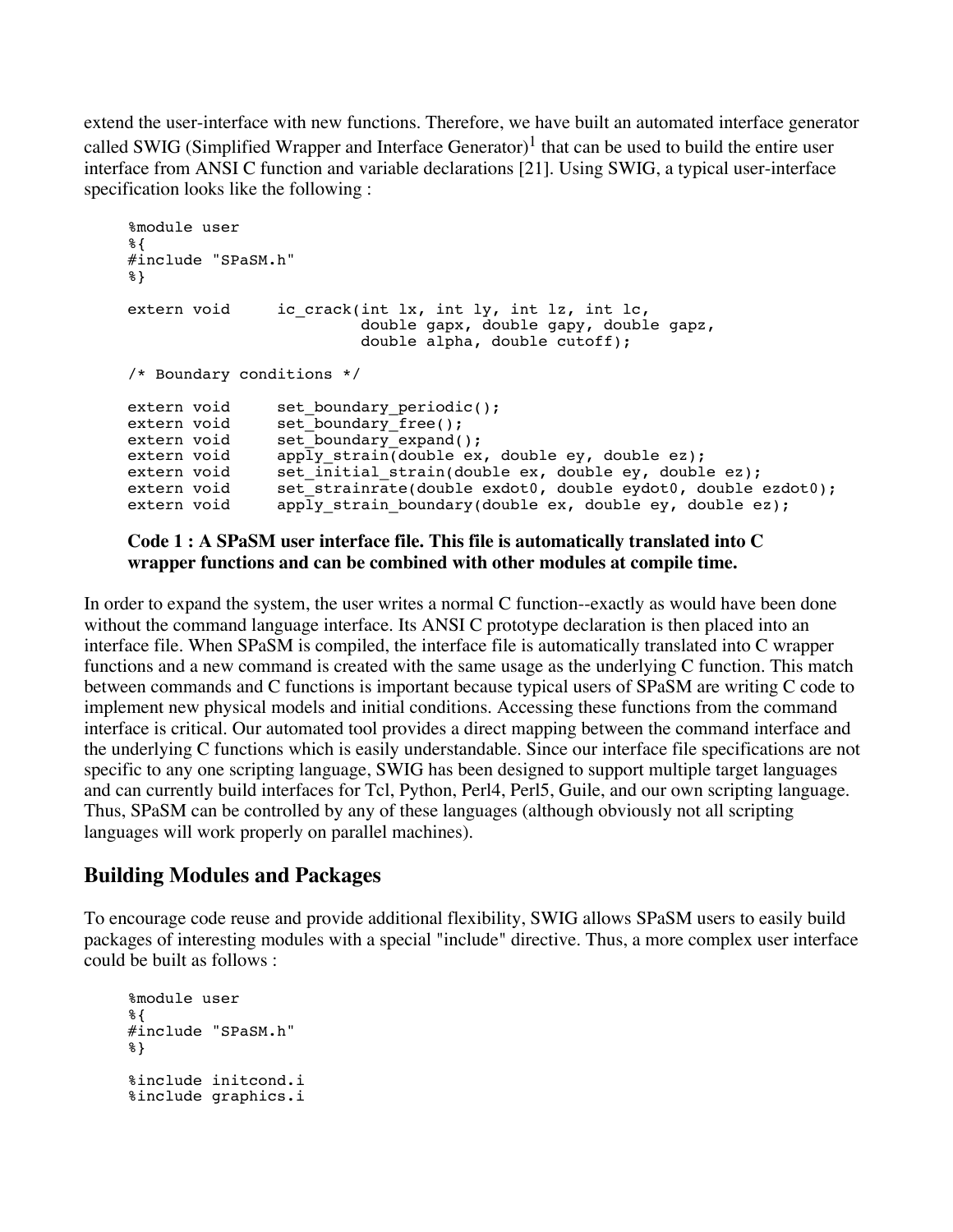```
%include dislocations.i
%include particle.i
%include debug.i
```
#### **Code 2 : SPaSM interface file with modules.**

Many files could be placed in a common repository of modules available to all users, but others can be written or customized by the user as needed for a particular simulation. Thus, instead of forcing every user to use the same system, this approach allows each user to customize SPaSM to their individual liking. We feel that this flexibility is critical--especially in an environment where the code is in a constant state of evolution as new physical models and simulations are being developed.

#### **Pointers and Objects**

While our interface builder is designed to be easy to use, it can be used with highly complex C and C++ code. Pointers to arrays, structures, and classes can also be manipulated [21]. Thus, a user can create vectors, particles, arrays, and other interesting objects all from within the scripting language interface. These in turn can be passed to other C functions for later use. For example, suppose we wanted to make a module for finding small subsets of atoms by culling the particle data based on the value of its individual potential energy contribution (a useful technique we have used for finding dislocations). We could do this entirely within a SWIG interface file, by including a special C function for searching the particle data. In this case, we've written a function that looks for the first particle matching the search range and returns a pointer to it. The function can be called repeatedly with the previously returned pointer value to find all of the matching particles.

```
// cull.i. SPaSM interface file for particle culling
%{
Particle *cull pe(Particle *ptr, double pmin, double pmax) {
    if (!ptr) ptr = Cells[0][0][0].ptr - 1;while ((++ptr)->type >= 0)if ((ptr->pe >= pmin) \&& (ptr->pe <= pmax))
             return ptr;
     } 
     return NULL;
}
.<br>8 }
Particle *cull pe(Particle *ptr, double pmin, double pmax);
```
#### **Code 3 : Simple interface file for culling particles. Note that small C functions can be inlined directly into interface files.**

Within a scripting language, we can now write some functions to build and manipulate lists of particles. In this case, we have built SPaSM under the Python scripting language [19].

```
# Return a list of all particles with pe in [min,max]
def get pe(min, max):
      \overline{\text{plist}} = [ ]; p = spasm.cull_pe("NULL",min,max)
      while p := "NULL":
          plist.append(p)
          p = spasm.cull_pe(p,min,max) return plist
```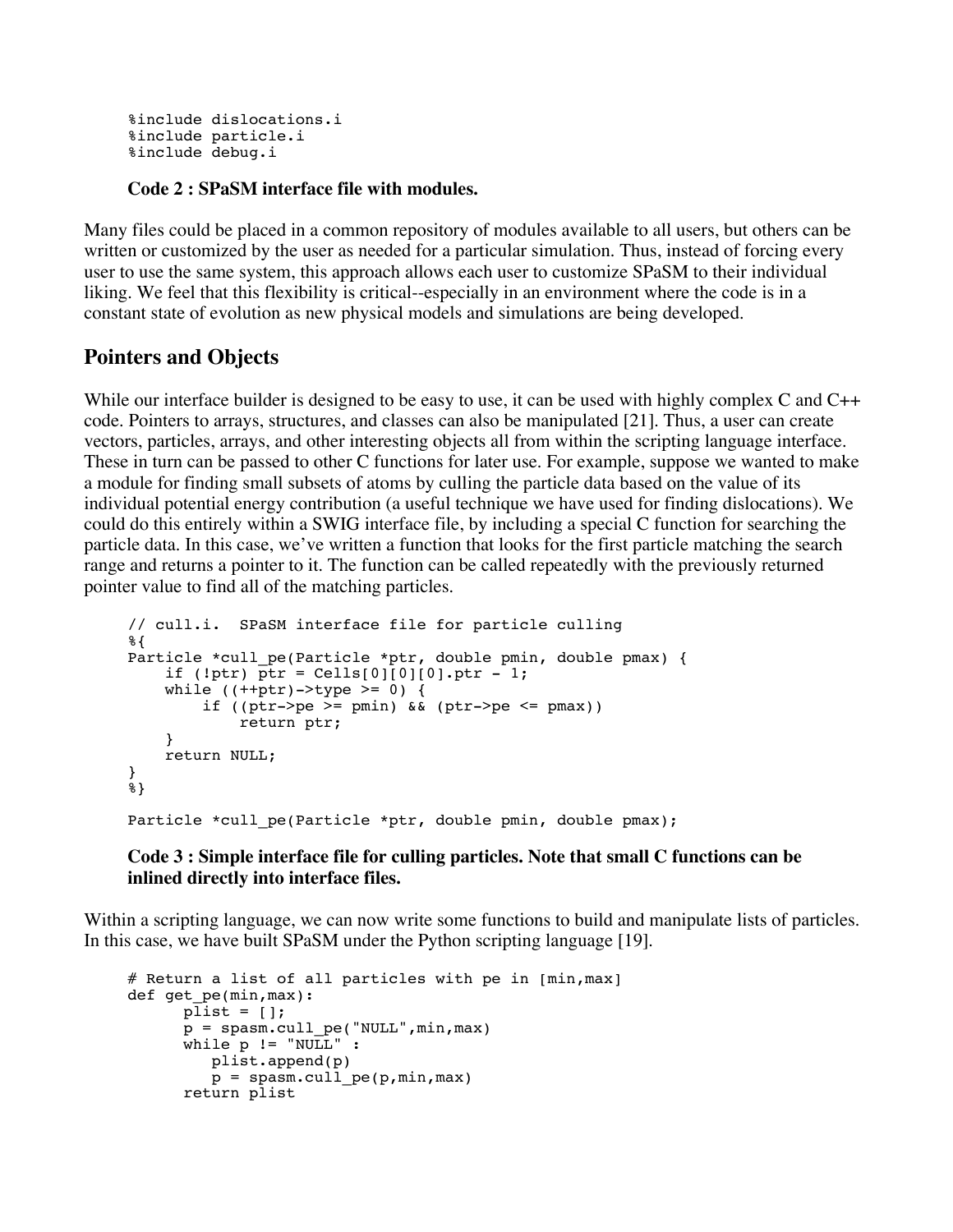```
# Make an image from particles in a list
def plot particles(l):
       spasm.clearimage(); 
      for i in range(0, len(1)):
         spasm.sphere(l[i]);
       spasm.display();
```
#### **Code 4: Python functions for extracting particle data and plotting.**

One of the greatest strengths of extensible scripting languages is their ability to easily manipulate structures such as lists and associative arrays. If we wanted to extract two sets of particles with different potential energy ranges and make an image, the user could simply type the following Python commands:

```
>>> list1 = get pe(-5.5,-5);
>>> list2 = get pe(-3.5,-3.25);
>>> plot particles(list1+list2);
```
The ability to work with complex objects has been critical for building more complex modules. While a user may only write a relatively simple interface file for their own C functions, other modules may be quite sophisticated--involving large libraries or C++ code. For example, we have used SWIG to build modules out of MATLAB and the entire Open-GL library--both of which can be imported into the SPaSM code if desired. In short, almost any type of C code can be integrated into our steering system (although clearly not all codes will work on all machines).

### **A Scripting Example**

Some people might not think of scripting as a component of steering, but we feel that it is absolutely critical. Simulations can run for a very long time where user interaction isn't necessary. Code 5 shows a typical SPaSM script.

```
#
# Script for strain-rate experiment
#
printlog("Crack experiment.");
# Set up a morse potential
alpha = 7;
cutoff = 1.7;
init table pair();
source("Examples/morse.script");<br>makemorse(alpha.cutoff.1000); # Create a morse lookup table
makemorse(alpha,cutoff,1000);
# Set up initial condition 
if (Restart == 0)
   ic crack(80,40,10,20,5,25.0,5.0, alpha, cutoff);
    set_initial_strain(0,0.017,0);
endif;
# Now set up the boundary conditions
set strainrate(0,0,0.001);
set boundary expand();
```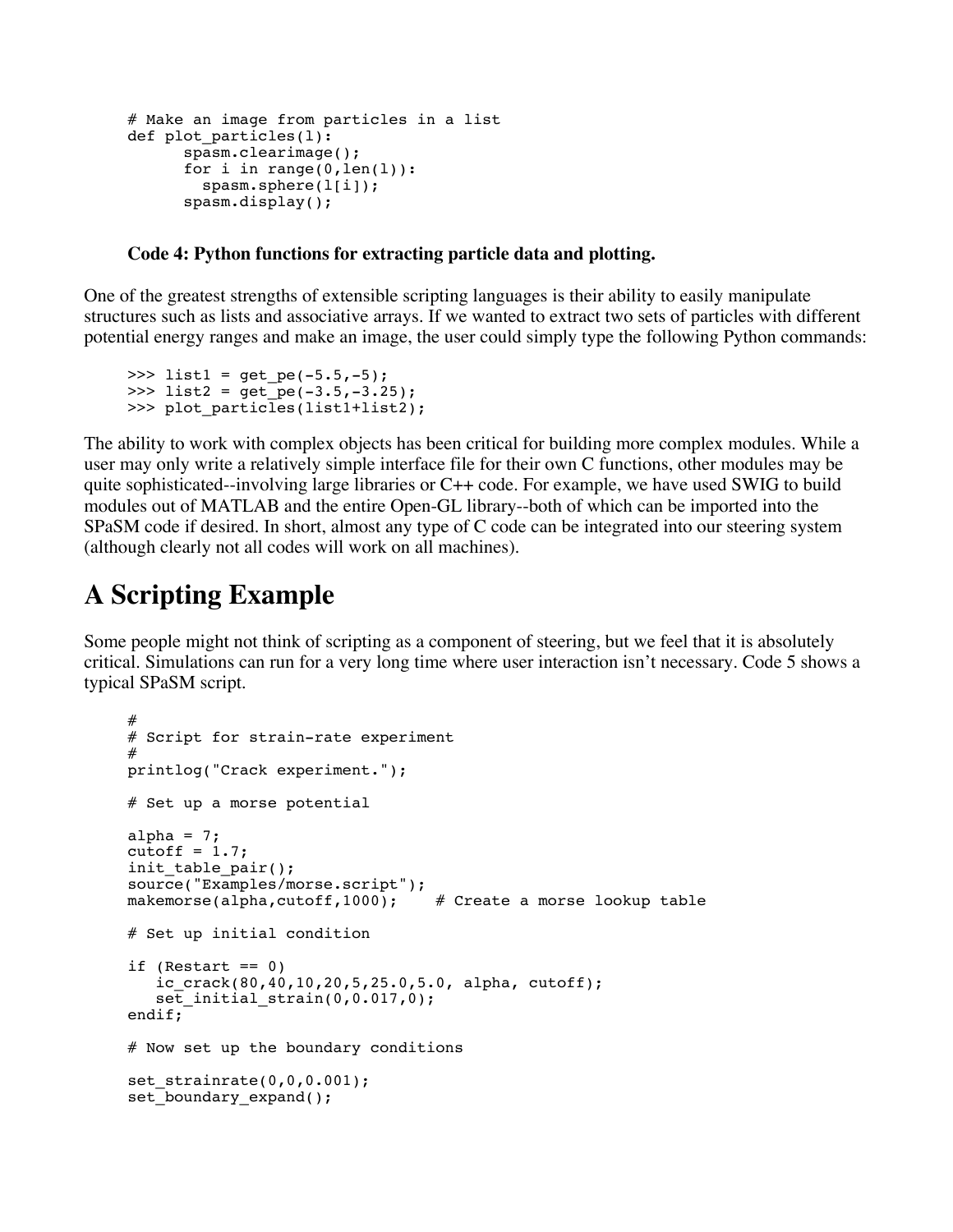```
output addtype("pe");
# Run it
timesteps(1000,10,50,100);
```
#### **Code 5 : A sample SPaSM script file. Commands can also be typed interactively.**

In the script, the commands directly map onto the underlying C functions given in the interface file. Scripting also provides a rapid prototyping capability since users can make changes to simulation parameters without recompiling the SPaSM code after every change. Many operations can be first implemented as scripts and recoded in C after they have been sufficiently tested.

#### **An Interactive SPaSM Example**

We have developed a high-performance memory efficient graphics module that allows us to remotely visualize MD data with as many as 100 million atoms on a 512 processor CM-5 (this work is in progress and will be published elsewhere). The graphics system is implemented as a separate module and can be used to visualize data from running simulations or post-processing. The following example shows how this system is used on data from a 11 million particle impact simulation. Each data set is 180 Mbytes. Images are sent through a socket connection as GIF files to the user's workstation for display. The view is controlled by typing commands directly into the SPaSM code as shown in the following example. This example was run on a 64 processor node CM-5 (and has been edited slightly for clarity). Text typed by the user is shown in bold.

```
Run30 == cm5-4 == Sun Apr 28 10:22:23 1996SPaSM [30] > open_socket("tjaze",34442); 
Connecting...
Socket connection opened with host tjaze port 34442
SPaSM [30] > imagesize(512,512); 
Image size set to 512 x 512
SPaSM [30] > colormap("cm15"); 
Colormap read from file cm15
SPaSM [30] > FilePath="/sda/sda1/beazley/backup/backup"; 
SPaSM [30] > readdat("Dat36.1"); 
Setting output buffer to 524288 bytes
Reading 11203040 particles.
11203040 particles { x y z ke } read from /sda/sda1/beazley/backup/backup/Dat36
SPaSM [30] > range("ke",0,15); 
ke range set to (0, 15)SPaSM [30] > image(); 
Image generation time : 10.1531 seconds
SPaSM [30] > rotu(70); 
Image generation time : 10.7456 seconds
SPaSM [30] > rotr(40); 
Image generation time : 10.9436 seconds
SPaSM [30] > down(15); 
Image generation time : 10.5469 seconds
SPaSM [30] > Spheres=1; 
SPaSM [30] > zoom(400); 
Image generation time : 19.8765 seconds
SPaSM [30] > clipx(48,52); 
Image generation time : 7.29181 seconds
SPaSM [30] >
```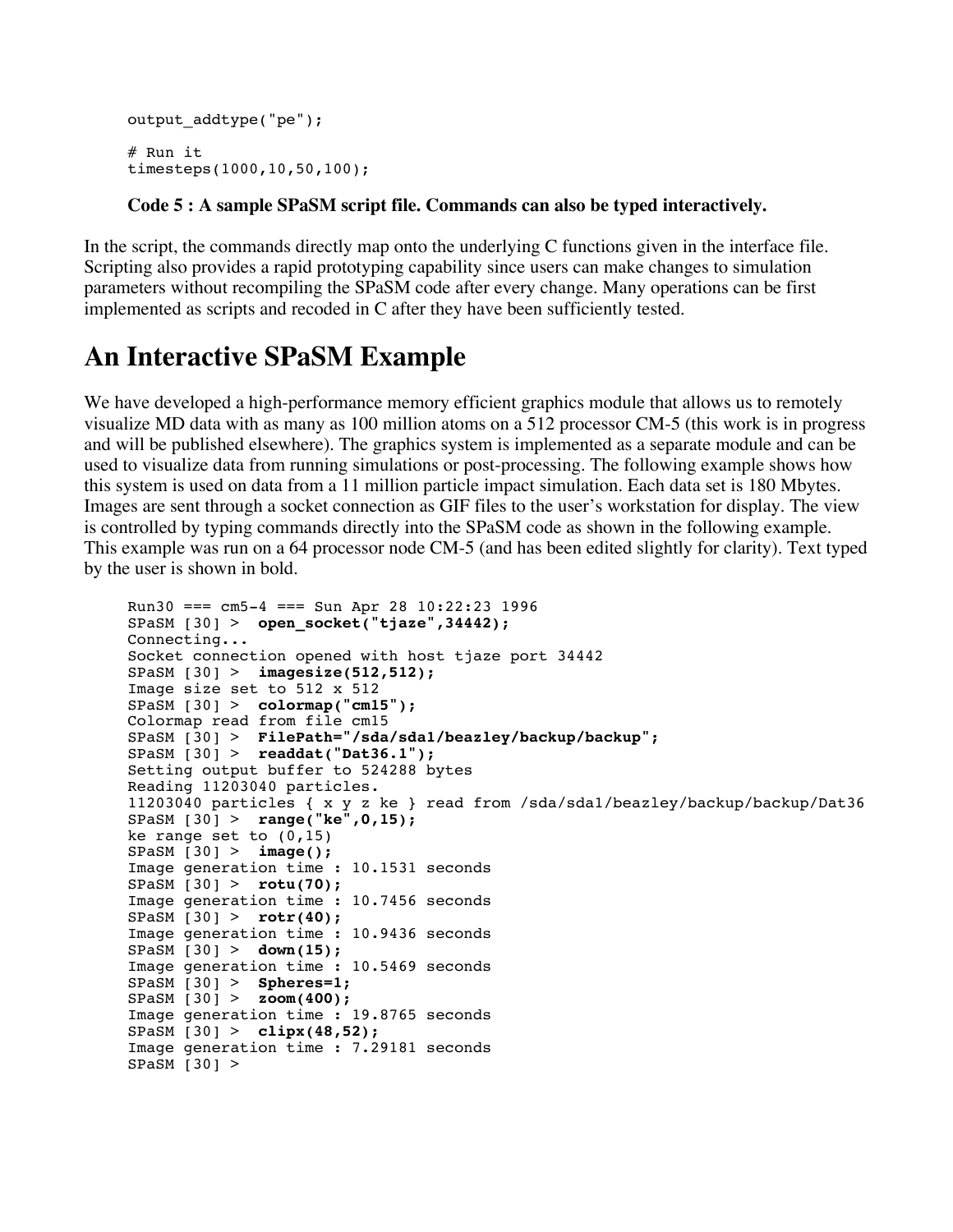

**Figure 3 : Six images generated by the interactive example (in order from left to right).** 

With a careful choice of parameters, it is easy to move around in a data set and look at interesting features. Previously defined viewpoints can also be easily saved and recalled. When we tried to work with this same dataset on an SGI Onyx graphics workstation with 256 Mbytes of RAM, it was virtually impossible. Images required as many as 45 minutes to generate and the machine was simple incapable of dealing with a dataset of this size in an interactive manner [15]. However, by using our new system, it is possible to visualize large simulations in less time than that required to perform a single MD timestep (see Table 1).

While this example has been simple, this approach can also be used to interactively set up initial conditions, visualize the data, run the simulation, and perform analysis in real-time as the simulation runs. Periodically, the user can stop the simulation, look at the data in more detail, make changes to various parameters, and continue the simulation. All of this is possible without exiting the SPaSM code or loading a separate analysis tool.

### **Data Exploration and Feature Extraction**

One of the problems of 3D materials simulations is that we may only be interested in a small subset of the data such as dislocations or defects. Often, a feature of interest is embedded within a large-bulk of uninteresting atoms. Using SPaSM, we are able to explore very large datasets and look for interesting features. In Figure 4a, we see dislocation loops generated inside a block of 35 million copper atoms (interacting via an embedded-atom potential). This simulation ran for 120 hours on a 128 processor Cray T3D and produced 35 Gbytes of output. In Figure 4b, we are looking at damage due to ion-implantation in a 5 million atom silicon crystal. In both cases we were able to explore and visualize the data by running the SPaSM code remotely and displaying images on a local workstation.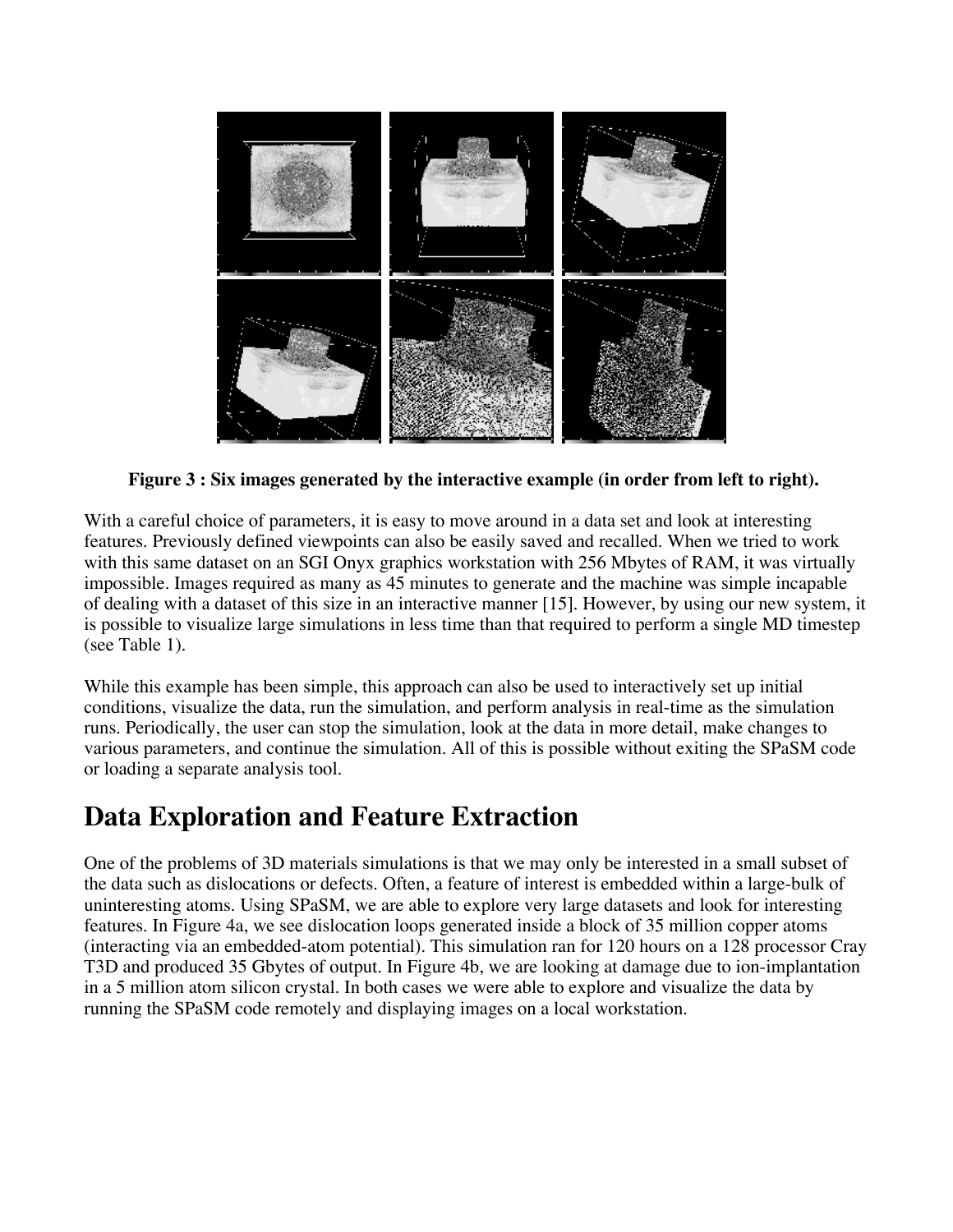

**Figure 4a. Dislocation loops in 35 million atom fracture simulation. (700 Mbytes). (Click on each image for an MPEG movie)** 



#### **Figure 4b. Ion-implantation in 5 million atom silicon crystal. (100 Mbytes)**

In practice, identifying interesting features in large-scale MD simulations is a hit and miss process that depends on a variety of simulation parameters. This is one of the primary reasons why it is so difficult to work with these datasets on a workstation--we must first work with all of the data to effectively identify interesting features. Interestingly enough, by being able to remotely explore large datasets, it is often possible to reduce the datasets to a size than can be later handled on a workstation. For example, in Figure 4a, a single snapshot file is approximately 700 Mbytes, but by removing the bulk, this can be reduced to only 10-20 Mbytes---a size that is more easily handled. The trick is figuring out which 20 Mbytes of data is interesting!

### **Debugging, Prototyping, and Development**

Due to the portability of the SPaSM code, it is possible to do code development and debugging on ordinary workstations. With SWIG, we are able to build SPaSM under a number of popular scripting languages and to import packages such as MATLAB as a SPaSM module. Figure 5 shows a screen shot from such a simulation in which a small MD shock-wave problem is being run on a single processor Unix workstation. The simulation itself is being controlled by a Tcl interpreter, while visualization is being performed by MATLAB and our built-in graphics module. Both plots shown are updated in real-time as the simulation runs. We also see a simple GUI written in Tcl/Tk for performing various visualization shortcuts, changing settings, and loading datafiles for post-processing.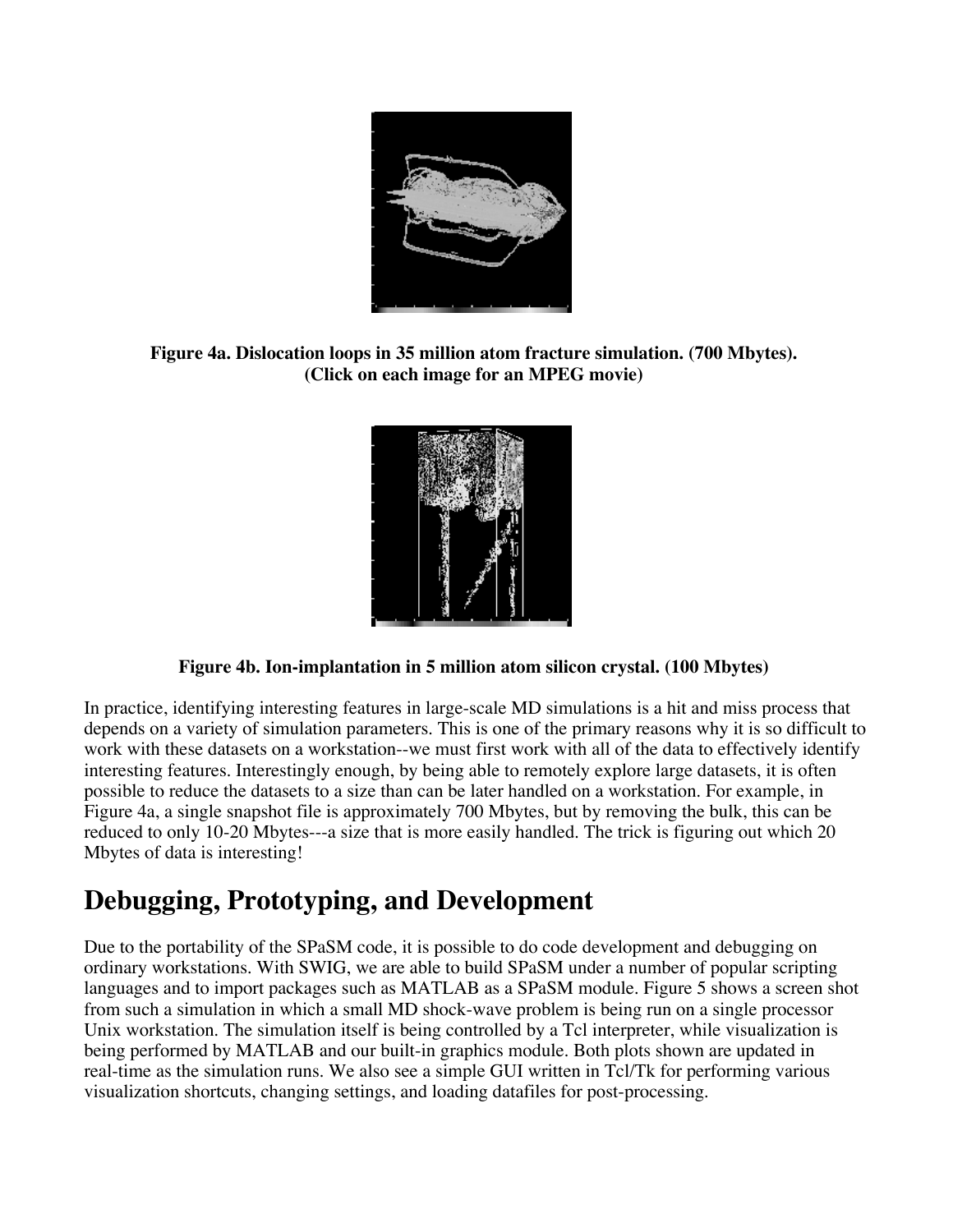

**Figure 5: SPaSM/MATLAB running on a workstation under Tcl/Tk. (Click on image for full-size view).** 

It is important to emphasize that everything shown in the image has been combined into a single package using our automatic interface generator, yet the SPaSM code is unchanged from the version run on the CM-5 or Cray T3D. Thus, anything added to the SPaSM core in this environment can also be used on those machines. In practice, we have found that developing on a workstation is considerably easier, more reliable, and less frustrating than trying to develop everything on a parallel machine. By having a highly flexible system, we can utilize a wide variety of analysis tools during the development phase and move up to larger, less interactive, production simulations when we are ready.

### **Concerns about Steering and Supercomputing Usage**

Our approach to steering has resulted in visualization and data analysis tasks being performed directly on the same parallel machines in which we perform simulation. We feel that this is absolutely necessary, because there simply aren't any other machines available that can effectively deal with the large datasets. Unfortunately, this is also troublesome. Most supercomputing systems are used for batch processing and number crunching, not interactive visualization and analysis. Furthermore, many supercomputing centers charge for time, in which case interactively typing commands into a job running on a 512 processor machine may, in fact, be quite expensive!

While it is true that we sometimes need to run interactively on large numbers of processors, a number of steps can be taken to reduce the amount of time required for analysis and visualization :

Image and data analysis parameters can be saved for later use. If a good set of analysis procedures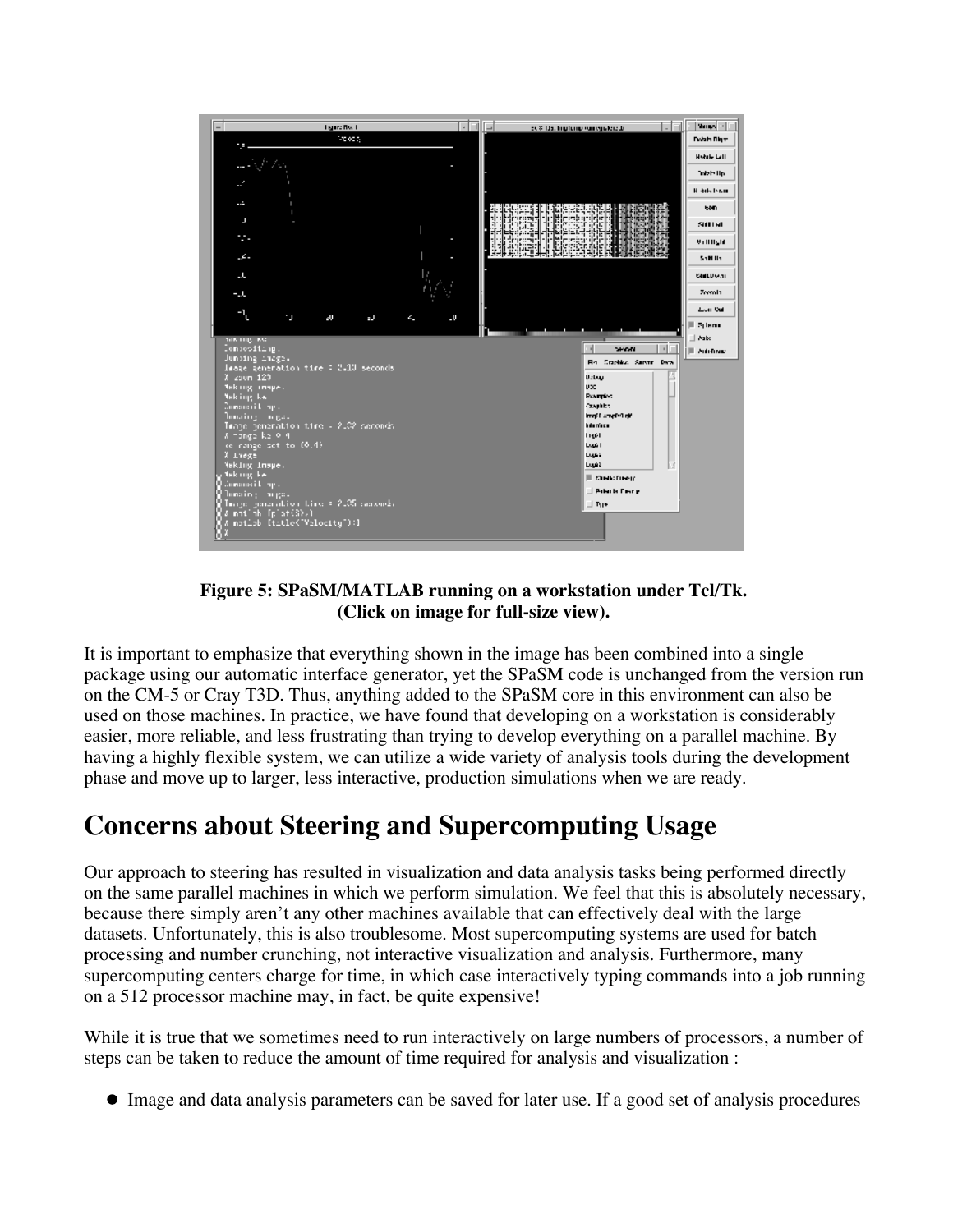are developed initially, they can be reused later with a great savings in time.

- Our code supports batch processing of data files. By loading a representative datafile, it is often possible to pick good visualization and analysis parameters. Once set, a single command can be used to process an entire sequence of datafiles without user intervention.
- If the analysis procedures are known in advance, visualization and analysis can be performed as the simulation runs. In a batch processing mode, such a simulation will not only produce a collection of datafiles, but a collection of GIF images, and other supporting output. This usually results in extremely high performance since the analysis is performed on the fly as opposed to having to reload the resulting datafiles and performing the analysis at a later time (although this is certainly still possible).

# **Conclusions and Future Work**

We have presented a simple steering approach based on scripting languages and an automated interface building tool, SWIG, that we have developed for building extensions and modules. This approach has been used with the SPaSM code for about one year. We feel that this has been a step in the right direction, but want to emphasize the differences between our approach and others. First, rather than trying to build a sophisticated computational steering "environment" and integrating simulation codes into it, we have developed an extremely lightweight tool that works with our existing codes, but tries to stay out of the way. Secondly, our system has been designed primarily to support very-large scale simulation. While we can run interactively, the system works equally well in a batch processing mode for long-running simulations. The memory efficiency of the approach has allowed us to continue running very large simulations, even when performing analysis and visualization. Our approach also works well on inexpensive workstations and slow networks--making it useful to users who only have remote access to a large parallel supercomputer. Finally, we recognize that most scientists who would be using SPaSM are qualified professionals who demand both simplicity and functionality. Our approach works with existing C functions and is easy to extend. At the same, we impose no restrictions on the scripting language or types of C code that can be glued together. Thus, a scientist can easily build a simple implementation or one of almost arbitrary complexity.

Currently, we are working on the development of new graphics and data analysis modules for SPaSM. We are also interested in extending our work with the Python scripting language and exploring extensions such as Numerical Python which provide high-level mathematical operations on arrays and matrices [22]. We have no plans to build a sophisticated graphical user interface at this time. If this is desired, we feel that we could probably use any number of existing systems such as the SCIRun steering software developed at the University of Utah [9]. Finally, as data analysis and visualization become commonplace, we feel that data management and organization of results will be critical. Therefore we are quite interested in extending some of our work to scientific databases and data management systems. We feel that this management of data, run parameters, and output, will be more critical than simply providing more interactivity.

### **Acknowledgments**

This work would not be possible without the support and input of many people. We would like to acknowledge our collaborators in MD work, Brad Holian, Shujia Zhou, Tim Germann, and Niels Jensen. Mike Krogh, Chuck Hansen, Jamie Painter, and Curt Canada of the Advanced Computing Laboratory have provided valuable assistance. We would also like to acknowledge Chris Johnson and the Scientific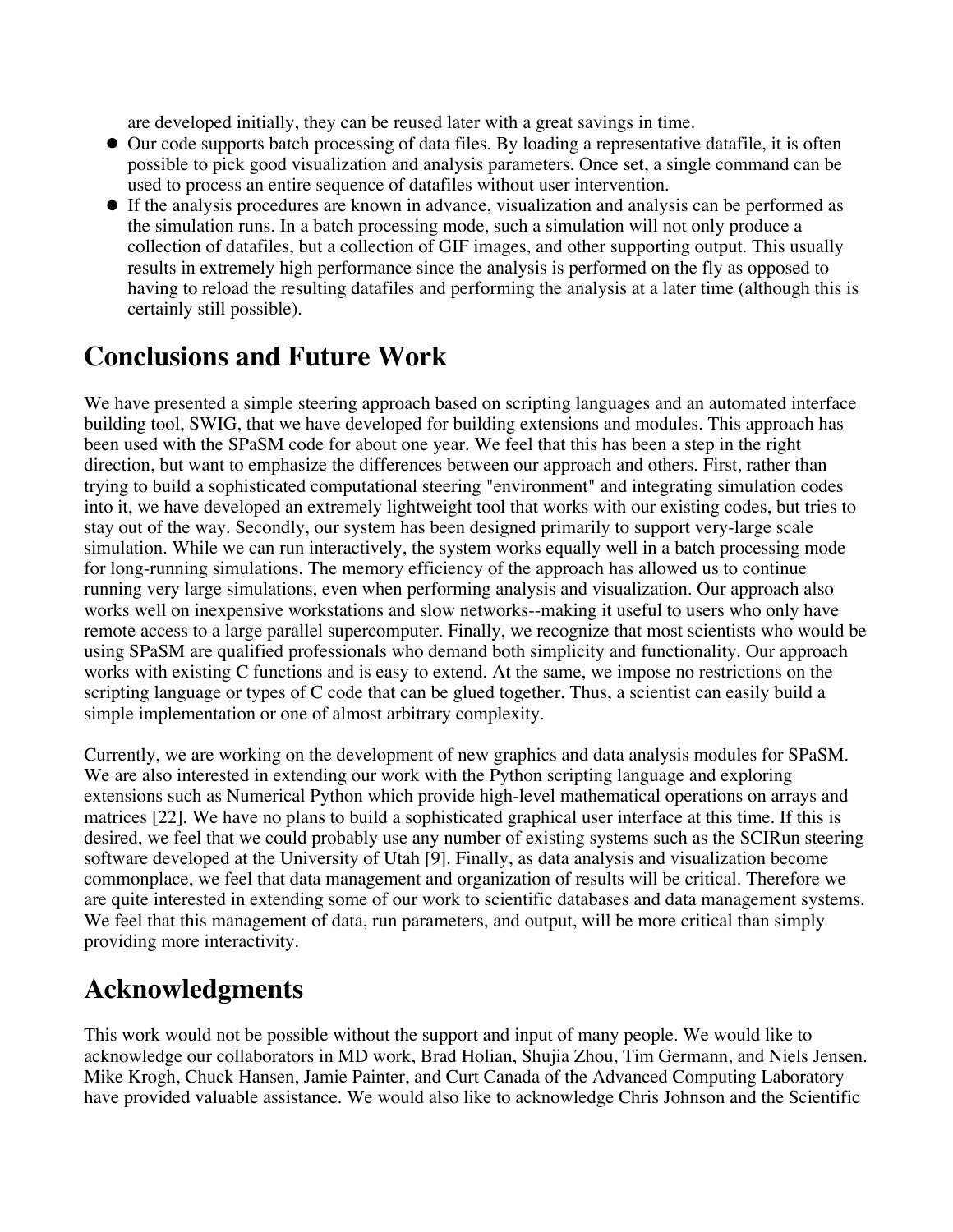Computing and Imaging group at the University of Utah. Finally, we would like to acknowledge the Advanced Computing Laboratory for their generous support. This work was performed under the auspices of the United States Department of Energy.

### **Footnotes**

<sup>1</sup> The SWIG interface building tool is freely available for download at http://www.cs.utah.edu/~beazley/SWIG/swig.html.

#### **References**

 [1] D.M.Beazley and P.S. Lomdahl, "Message Passing Multi-Cell Molecular Dynamics on the Connection Machine 5," Parallel Computing 20 (1994), p. 173-195.

 [2] P.S.Lomdahl, P.Tamayo, N.Gronbech-Jensen, and D.M.Beazley, "50 Gflops Molecular Dynamics on the CM-5," Proceedings of Supercomputing 93, IEEE Computer Society (1993), p.520-527.

[3] R.C.Giles and P.Tamayo, Proc of SHPCC'92, IEEE Computer Society (1992), p. 240.

 [4] S.Plimpton, "Fast Parallel Algorithms for Short-range Molecular Dynamics," J Computational Physics, vol 117, (March 1995) p 1-19.

 [5] Y.Deng, R. McCoy, R. Marr, R. Peierls, O. Yasar, "Molecular Dynamics on Distributed-Memory MIMD Computers with Load Balancing," Applied Math Letters 8, No. 3 (1995), p. 37-41.

[6] M.P.Allen and D.J. Tildesley. Computer Simulations of Liquids. Clarendon Press, Oxford (1987).

 [7] MRS Bulletin, "Interatomic Potentials for Atomistic Simulations", Vol 21, No. 2 (1996). This volume provides several articles and an overview of atomic potentials.

[8] A.I.Melcuk, R.C.Giles, and H.Gould, Computers in Physics (May/June 1991). p. 311.

 [9] S.G. Parker and C.R. Johnson. "SCIRun: A Scientific Programming Environment for Computational Steering," Supercomputing '95, IEEE Computer Society, (1995).

[10] G.Eisenhauer, W.Gu, K. Schwan, and N. Mallavarupu, "Falcon-Toward Interactive Parallel Programs : The On-line Steering of a Molecular Dynamics Application," Proc of the Third International Symposium on High Performance Distributed Computing (HPDC-3), IEEE Computer Society (1994), pg. 26-34.

 [11] G. Eisenhauer, et al. "Opportunities and Tools for Highly Interactive Distributed and Parallel Computing," Proc of the Workshop on Debugging and Tuning for Parallel Computer Systems, Chatham, MA. 1994. (in print)

[12] J.A. Kohl, P. M. Papadopoulos, "A Library for Visualization and Steering of Distributed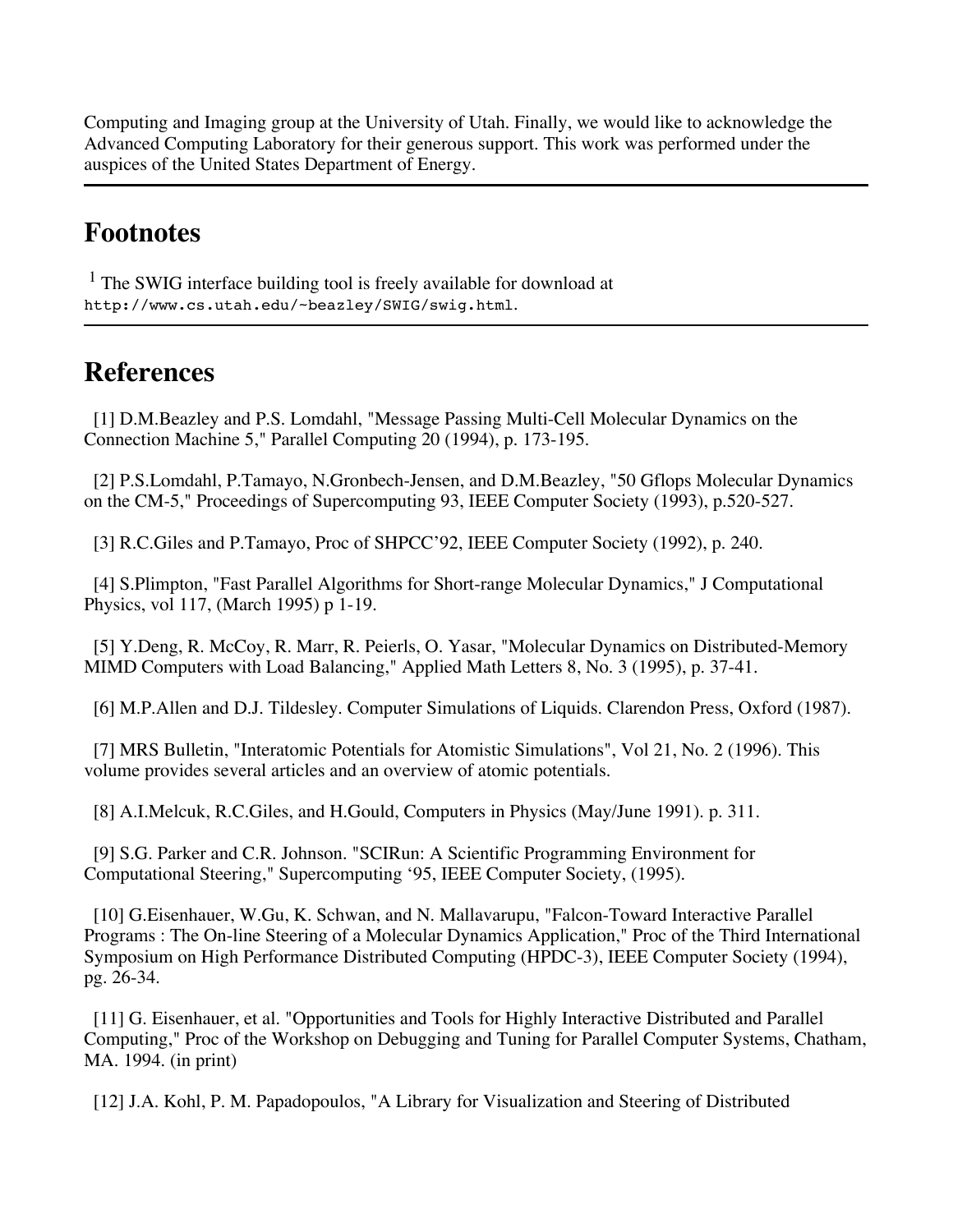Simulations using PVM and AVS", High Performance Computing Symposium '95, Montreal, CA,(1995).

 [13] D.M. Beazley and P.S. Lomdahl, "High Performance Molecular Dynamics Modeling with SPaSM : Performance and Portability Issues," Proceedings of the Workshop on Debugging and Tuning for Parallel Computer Systems, Chatham, MA, 1994 (in print).

[14] S.Bryson, "The Data Glut Revisited," Computers in Physics, Vol.9, No.5, (1995), p. 525-530.

 [15] C.D. Hansen, M. Krogh, and W. White, "Massively Parallel Visualization : Parallel Rendering," Proc. of 7th SIAM Conference on Parallel Processing for Scientific Computing, (1994), p. 790-795.

 [16] C. Cruz-Neira, et al. "Scientist in Wonderland: A Report on Visualization Applications in the CAVE Virtual Reality Environment," Proc. of IEEE Symposium on Research Frontiers in Virtual Reality (1993), p. 59-66.

 [17] "Virtual Environments and Distributed Computing at SC'95 : GII Testbed and HPC Challenge Applications on the I-WAY", ed. H. Korab, M. Brown. ACM/IEEE. (1995).

[18] J.K. Ousterhout, Tcl and the Tk Toolkit, Addison-Wesley (1994).

[19] G. van Rossum, Python Reference Manual, (1995).

[20] J. Levine, T. Mason, and D. Brown, Lex and Yacc. O'Reilly & Associates, Inc. (1992)

 [21] D.M. Beazley, "SWIG : An Easy to Use Tool for Integrating Scripting Languages with C and C++," Proceedings of The Fourth Annual Tcl/Tk Workshop '96, Monterey, California, July 10-13, 1996. USENIX Association, p. 129-139.

 [22] P. Dubois, K. Hinsen, and J. Hugunin, "Numerical Python", Computers in Physics (to appear 1996).

#### **Author Biographies**